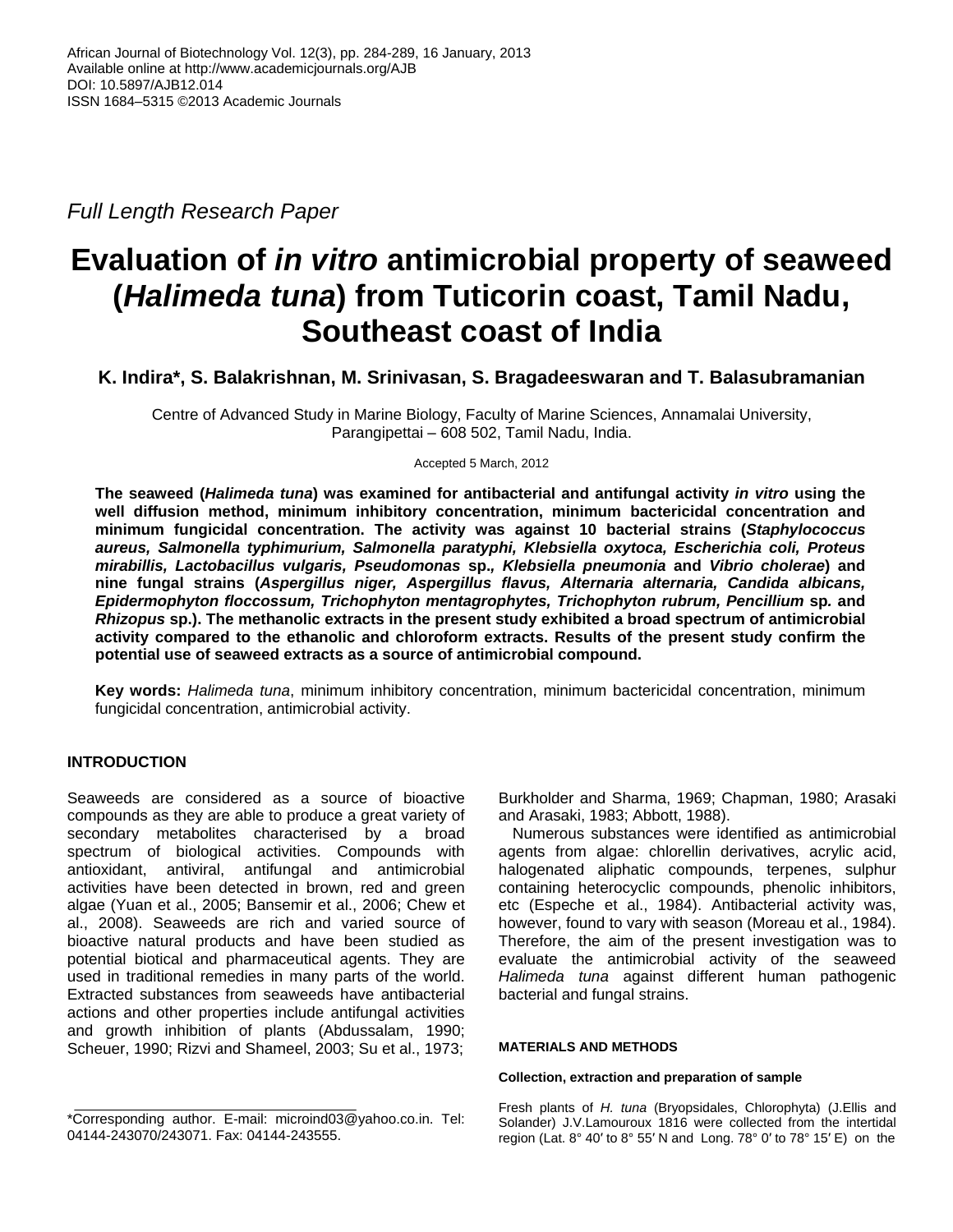

**Figure 1.** Map showing the sampling area.

Tuticorin, Tamil Nadu, Southeast coast of India (Figure 1). The plants were cleaned of epiphytes and extraneous matter, and the necrotic parts were also removed. Afterward, the plants were washed with seawater and then in fresh water and then transported to the laboratory in sterile polythene bags at 0°C temperature.

Samples were rinsed with sterile distilled water and were then shade-dried, cut into small pieces and powdered in a mixer grinder. The seaweed powdered samples were extracted (10 g/100 ml) in chloroform, ethanol and methanol thrice by soaking overnight at room temperature. The extracts from three consecutive soaking were pooled and evaporated under reduced pressure. The residues (crude extracts) obtained were finally dried under rotary vacuum evaporator (Rotavapor® R-210/R-215, Lark, Chennai), and the crude extracts were tested for their antibacterial activity against the pathogens used in the present investigation.

#### **Aqueous extract**

The powdered sample was mixed with distilled water and filtered. The filtrate was evaporated in vacuo at 40°C using a rotary evaporator.

#### **Microorganisms used**

The 10 bacterial strains used were: *Staphylococcus aureus, Salmonella typhi, Salmonella paratyphi, Klebsiella oxytoca, Escherichia coli, Proteus mirabillis, Lactobacillus vulgaris, Pseudomonas* spp.*, Klebsiella pneumoniae* and *Vibrio cholerae*. The stock culture was maintained on nutrient agar medium at 4°C. Nine fungal pathogens namely *Aspergillus niger, Aspergillus flavus, Alternaria alternaria, Candida albicans, Epidermophyton floccossum, Trichophyton mentagrophytes, Trichophyton rubrum, Pencillium* sp. and *Rhizopus* sp*.* were also used. The stock culture was maintained on Sabouraud dextrose agar (SDA) medium at

4°C. These bacterial and fungal strains were isolated and obtained from the Department of Microbiology, Rajah Muthiah Medical College and Hospital, Annamalai University, Annamalai Nagar, Tamil Nadu, India.

*In vitro* antibacterial activity was determined by using Mueller Hinton agar (MHA) and Mueller Hinton broth (MHB), while the *in vitro* antifungal activity was determined by using SDA, all of which were obtained from Himedia Ltd., Mumbai.

#### **Preparation of inocula**

Twenty-four hour old culture of selected bacteria was mixed with physiological saline and the turbidity was corrected by adding sterile physiological saline until a Mac Farland turbidity standard of 0.5 (106 colony forming units (CFU/ml). The isolates were sub cultured on Sabouraud dextrose agar and incubated at 35°C for seven to 14 days. The growth was scraped aseptically, crushed and macerated thoroughly in sterile distilled water and the fungal suspension was standardized spectrophotometrically to an absorbance of 0.600 at 450 nm.

#### **Antibacterial and antifungal assays**

The antibacterial and antifungal susceptibility test was followed by well diffusion method (Reinheimer et al., 1990). Petri plates were prepared by pouring 15 ml of Mueller Hinton agar for bacteria and Sabouraud dextrose agar for fungi and allowed to solidify. After swabbing the bacterial pathogens on the Muller Hinton agar plates, as well as the fungal pathogens on Sabouraud dextrose agar, 0.1 ml of seaweed extract was poured into the wells and the plates were incubated at 37°C for 24 h and 28°C for 72 to 96 h (fungi). The extract inhibiting the growth of pathogen was assessed based on the inhibition zone around the well and the results were recorded.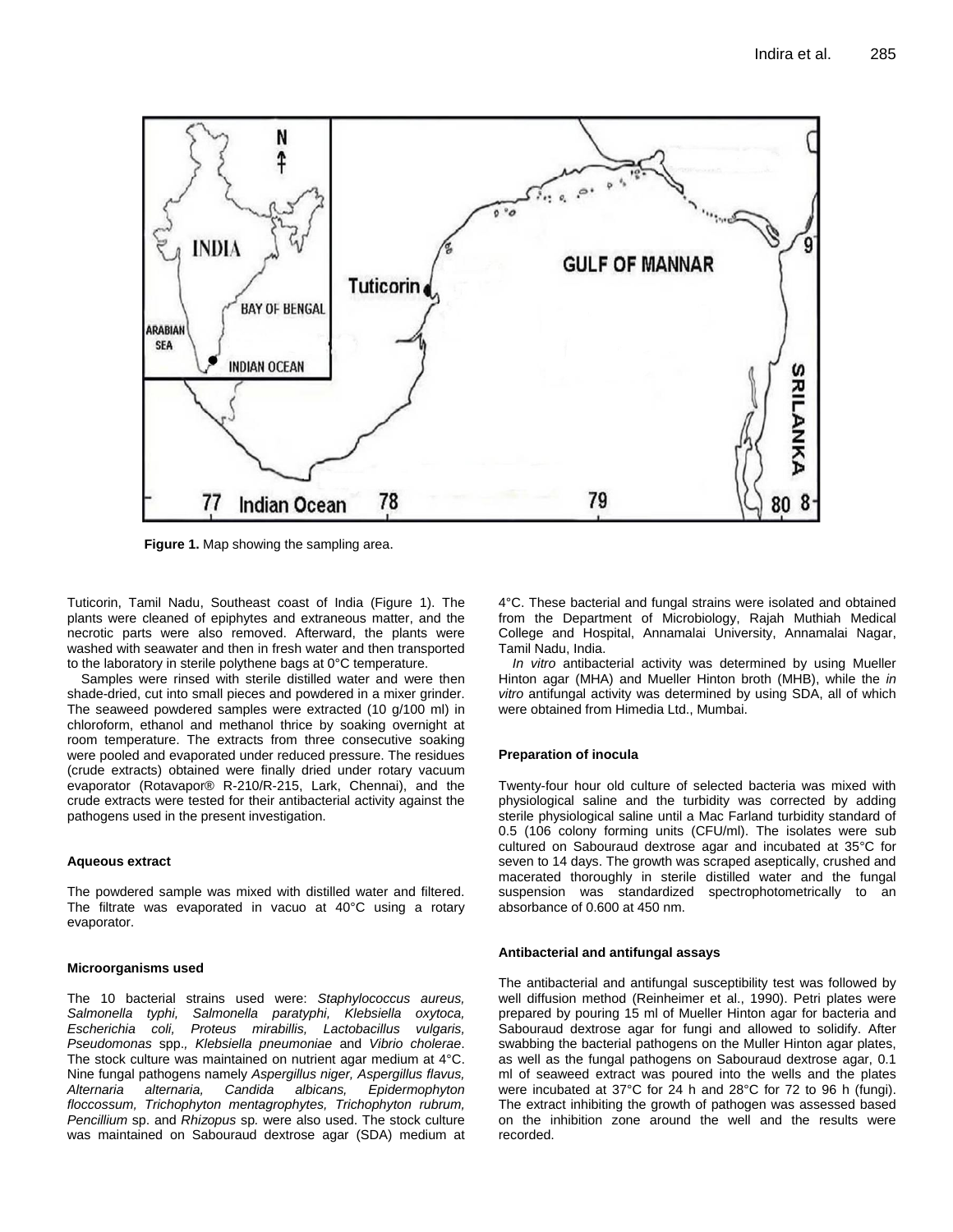**Table 1.** Antibacterial activity of *Halimeda tuna* extracts.

|                        | Inhibiting zone diameter in mm (mean $\pm$ SD) |               |              |               |                 |               |                 |              |               |  |
|------------------------|------------------------------------------------|---------------|--------------|---------------|-----------------|---------------|-----------------|--------------|---------------|--|
| <b>Bacteria strain</b> | Chloroform                                     |               | Ethanol      |               | <b>Methanol</b> |               | <b>Aqueous</b>  |              | <b>CIP</b>    |  |
|                        | 50 µL                                          | 100 $\mu$ L   | $50 \mu L$   | $100 \mu L$   | $50 \mu L$      | $100 \mu L$   | $50 \mu L$      | 100 $\mu$ L  | $25 \mu L$    |  |
| Staphylococcus aureus  | $6 \pm 1.63$                                   | $12 \pm 1.25$ | $5 \pm 1.25$ | $9 \pm 1.25$  | $8 \pm 1.63$    | $16 \pm 1.25$ | $4 \pm 1.25$    | $8 \pm 1.25$ | $18 + 5.65$   |  |
| Salmonella typhimurium | $3 \pm 0.82$                                   | $3 + 1.70$    | $2 \pm 1.25$ | $4 \pm 1.25$  | $4 \pm 1.63$    | $7 \pm 1.25$  | ND <sup>*</sup> | $2 \pm 1.63$ | $10 \pm 3.45$ |  |
| S. paratyphi           | $2 \pm 1.25$                                   | $4 \pm 1.25$  | $6 \pm 1.25$ | $11 \pm 1.63$ | $6 \pm 1.63$    | $12 \pm 1.63$ | ND <sup>*</sup> | $2 \pm 0.82$ | $14 \pm 5.22$ |  |
| Klebsiella oxytoca     | $4 \pm 1.63$                                   | $8 \pm 1.25$  | $3 \pm 1.63$ | $6 \pm 1.25$  | $4 \pm 1.63$    | $8 \pm 1.25$  | $2 \pm 1.25$    | $3 + 1.63$   | $9 + 2.92$    |  |
| K. pneumoniae          | $4 \pm 1.25$                                   | $7 \pm 1.25$  | $5 \pm 1.25$ | $9 \pm 1.25$  | $3 + 1.63$      | $6 \pm 1.25$  | $2 \pm 1.63$    | $4 \pm 2.05$ | $14 \pm 4.98$ |  |
| Escherichia coli       | $7 + 1.63$                                     | $12 \pm 1.25$ | $5 \pm 1.25$ | $101.63 \pm$  | $7 + 1.63$      | $15 \pm 1.63$ | $3 \pm 1.63$    | $5 \pm 1.25$ | $16 \pm 5.00$ |  |
| Proteus mirabillis     | $2 \pm 1.25$                                   | $4 \pm 2.05$  | $2 \pm 1.25$ | $4 \pm 1.25$  | $5 \pm 1.25$    | $9 \pm 1.63$  | $1 \pm 1.25$    | $2 \pm 1.25$ | $12 \pm 4.79$ |  |
| Lactobacillus vulgaris | $5 \pm 1.63$                                   | $10 \pm 1.63$ | $7 + 1.25$   | $13 \pm 1.63$ | $6 \pm 1.63$    | $11 \pm 1.25$ | $4 \pm 1.25$    | $6 \pm 1.25$ | $16 \pm 4.98$ |  |
| Pseudomonas spp.       | $8 \pm 1.25$                                   | $15 \pm 1.25$ | $9 + 1.63$   | $16 \pm 1.25$ | $10 \pm 1.63$   | $17 \pm 1.63$ | $5 \pm 1.63$    | $7 + 1.25$   | $18 \pm 5.10$ |  |
| Vibrio cholerae        | $3 + 1.63$                                     | $6 \pm 1.63$  | $2 \pm 0.82$ | $4 \pm 1.25$  | $5 \pm 1.63$    | $10 \pm 1.63$ | ND <sup>*</sup> | $2 \pm 1.25$ | $14 \pm 5.43$ |  |

\*ND, Antibacterial activity was not detected; \*CIP, ciprofloxacin antibacterial control.

#### **Minimum inhibitory concentration (MIC)**

Minimum inhibitory concentration of the plant extract was tested by the two-fold serial dilution method. The test extract was dissolved in 5% dimethyl sulfoxide (DMSO) to obtain 1000 µg/ml stock solutions. Then 0.5 ml of stock solution was incorporated into 0.5 ml of Mueller Hinton agar for bacteria and Sabouraud dextrose broth for mycelial fungi to get a concentration of 500 µg/ml, and serially diluted by double technique to achieve 250, 125, 62.5 and 31.25 µg/ml, respectively. Next, 50 µL of standardized suspension of the test organism was transferred on to each tube. The control tube contained only organisms and not the plant extract. The culture tubes were incubated at 37°C for 24 h (bacteria) and 28°C for 72 to 96 h (mycelia fungi). The lowest concentrations, which did not show any growth of tested organism after macroscopic evaluation was determined as MIC.

### **Minimum bactericidal concentration (MBC) and minimum fungicidal concentration (MFC)**

All the tubes used in the MIC study that did not show any growth of the bacteria and fungi after the incubation period were first diluted (1:4) in fresh Mueller-Hinton broth for bacteria and Sabouraud dextrose broth for mycelial fungi and then subcultured onto the surface of the freshly prepared Mueller-Hinton agar (for bacteria) and Sabouraud dextrose agar (for fungi) plates and incubated in biological oxygen demand (BOD) incubators at 37°C for 24 h (bacteria) and 28°C for 72 to 96 h (mycelia fungi). The MBC and MFC were recorded as the lowest concentration of the extract that did not permit any visible bacteria and fungal colony growth on the appropriate agar plate after the period of incubation.

# **RESULTS**

In the present investigation, extracts of a marine algal species were tested against the bacterial and fungal pathogens by well diffusion method. A total of 19 microorganisms which consisted of 10 bacteria and nine fungi were tested. When the chloroform, ethanol, methanol and aqueous extracts were assayed against the test organisms, the zones of inhibition obtained was between 2 to 20 mm. Methanolic extracts showed exhibited broad spectrum of antimicrobial activity compared to other ethanolic and choloroform extract. The results of preliminary screening tests are summarized in Tables 1 and 2, which revealed that *H. tuna* species possessed antibacterial and antifungal activity.

MIC values of 31.25 to 500 µg/ml were obtained for the chloroform and ethanol extract, 15.62 to 250 µg/ml were obtained for the methanol extract in the tests with the bacterial agents, while the range of 15.62 to 250 µg/ml were obtained for the methanol extract with the fungi agents. Moreover, 15.62 to 500 µg/ml and 31.25 to 500 µg/ml obtained for the ethanol extract and chloroform extract was recorded against the fungal isolates. On the other hand, the MIC values obtained in antibacterial assays using aqueous extract were 125 to 500 µg/ml, while the values recorded in the antifungal assays were 62.5 to 250 µg/ml.

The MBC of the chloroform extracts showed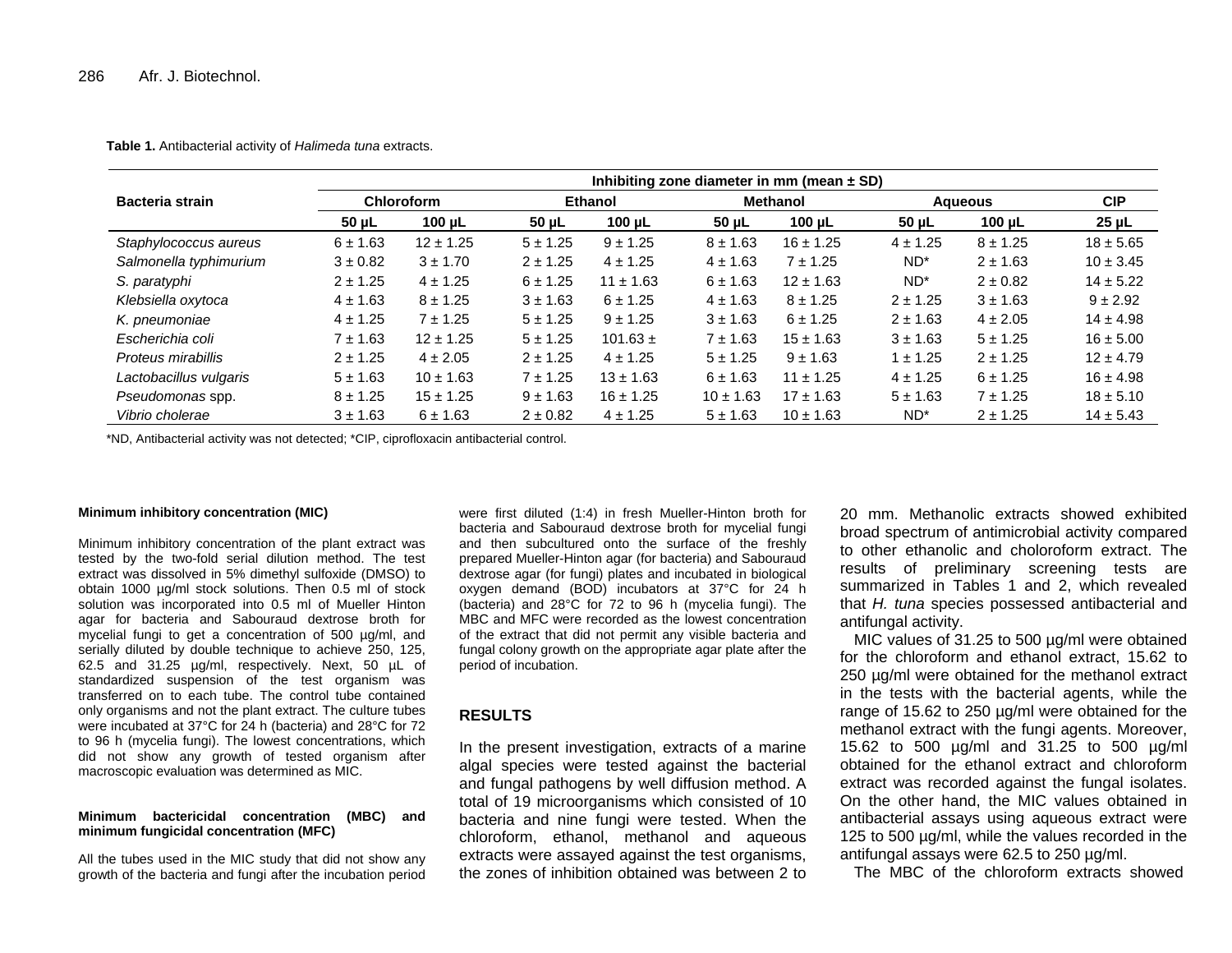#### **Table 2.** Antifungal activity of *Halimeda tuna* extracts.

|                             | Inhibiting zone diameter in mm (mean $\pm$ SD) |               |                |               |                 |               |              |              |               |  |
|-----------------------------|------------------------------------------------|---------------|----------------|---------------|-----------------|---------------|--------------|--------------|---------------|--|
| <b>Fungal strain</b>        | <b>Chloroform</b>                              |               | <b>Ethanol</b> |               | <b>Methanol</b> |               | Aqueous      |              | <b>KET</b>    |  |
|                             | $50 \mu L$                                     | 100 $\mu$ L   | $50 \mu L$     | 100 $\mu$ L   | $50 \mu L$      | 100 $\mu$ L   | $50 \mu L$   | 100 $\mu$ L  | $25 \mu L$    |  |
| Aspergillus niger           | $9 \pm 1.25$                                   | $13 \pm 1.25$ | $8 \pm 1.25$   | $12 \pm 3.69$ | $11 \pm 3.98$   | $14 \pm 4.63$ | $5 \pm 1.25$ | $8 \pm 1.25$ | $15 \pm 1.25$ |  |
| A. flavus                   | $4 \pm 1.25$                                   | $8 \pm 1.25$  | $3 \pm 1.63$   | $7 + 2.26$    | $5 + 2.72$      | $10 \pm 4.22$ | $2 \pm 1.25$ | $4 \pm 1.25$ | $12 \pm 1.25$ |  |
| Alternaria alternaria       | $7 + 1.25$                                     | $11 \pm 1.25$ | $8 \pm 0.82$   | $12 \pm 3.66$ | $9 + 3.38$      | $13 \pm 4.23$ | $5 \pm 1.63$ | $9 \pm 1.63$ | $13 \pm 1.25$ |  |
| Candida albicans            | $8 \pm 1.25$                                   | $12 \pm 1.25$ | $11 \pm 1.25$  | $14 \pm 4.78$ | $9 + 3.67$      | $13 \pm 3.84$ | $4 \pm 1.25$ | $6 \pm 1.25$ | $15 \pm 1.25$ |  |
| Epidermophyton floccossum   | $6 \pm 1.25$                                   | $10 \pm 1.63$ | $7 + 1.25$     | $11 \pm 3.88$ | $12 \pm 3.61$   | $16 \pm 5.69$ | $4 \pm 0.82$ | $7 + 1.25$   | $16 \pm 0.82$ |  |
| Trichophyton mentagrophytes | $5 \pm 0.82$                                   | $9 + 1.25$    | $4 \pm 1.63$   | $9 \pm 3.08$  | $8 + 2.65$      | $11 \pm 4.37$ | $3 + 1.63$   | $5 \pm 1.25$ | $13 \pm 1.25$ |  |
| T. rubrum                   | $3 \pm 1.63$                                   | $7 + 1.63$    | $6 \pm 1.25$   | $10 \pm 4.11$ | $7 + 2.24$      | $11 \pm 3.57$ | $2 \pm 1.25$ | $4 \pm 1.63$ | $12 \pm 1.25$ |  |
| Pencillium sp.              | $4 \pm 1.25$                                   | $8 \pm 1.25$  | $5 \pm 1.25$   | $9 \pm 3.30$  | $5 \pm 2.62$    | $9 + 2.76$    | $2 \pm 1.25$ | $3 + 1.63$   | $12 \pm 1.25$ |  |
| Rhizopus sp.                | $6 \pm 1.25$                                   | $10 \pm 1.25$ | $4 \pm 1.25$   | $9 + 2.70$    | $5 \pm 3.34$    | $9 \pm 3.50$  | $3 \pm 1.25$ | $5 \pm 1.25$ | $14 \pm 1.63$ |  |

\*KET, Ketoconazole antifungal control.

that with the exception of the antibacterial assays against *S. aureus, S. typhimurium, S. paratyphi, K. oxytoca, E. coli*, all the extracts exhibited a MBC at a concentration of 500 µg/ml, while the aqueous extracts had a MBC value ranging from 250 to 500 µg/ml (Table 3). On the other hand, MFC of the methanol extracts showed that with the exception of the antifungal assays against *A. niger, A. flavus, A. alternaria, C. albicans, E. floccossum, T. mentagrophytes, T. rubrum* and *Pencillium* sp., the MFC of the ethanol extracts showed that with the exception of the antibacterial assays against *A. niger, A. flavus, A. alternaria, C. albicans* and *E. floccossum,* and the chloroform extracts showed that with the exception of the antibacterial assays against *A. niger, A. flavus, A. alternaria, C. albicans, E. floccossum* and *T. mentagrophyte*, all the extracts exhibited a MFC at a concentration of 500 µg/ml, while aqueous extracts had a MFC value ranged between 250 to 500 µg/ml (Table 4).

## **DISCUSSION**

Some volatile compounds released from species and herb extracts show wide antimicrobial activities against fungi (Sindhu et al., 2009) and bacteria (Bandyopadhyay et al., 2007). Seaweeds are considered as source of bioactive compounds and produce a great variety of secondary metabolites characterized by a broad spectrum of biological activities. Compounds with cytostatic, antiviral, antihelminthic, antifungal and antibacterial activities have been detected in green, brown and red algae (Ganesan et al., 2008). In the present study, results show that all solvent extracts and aqueous extracts of *H. tuna*  gave favorable results against all the tested microorganisms with MIC values between 15.62 and 500 µg/ml. The present study reveals that the seaweed extracts of *H. tuna* was very effective against *S. aureus, S. typhimurium, S. paratyphi, K. oxytoca, E. coli, A. niger, A. flavus, A.* 

*alternaria, C. albicans, E. floccossum,* than the other strains tested. The algal extracts such as *Enteromorpha ramulosa* (Smith) Carmichael and *Dictyopteris membranacea* (Stackhouse) Batters were active against Gram-positive and Gramnegative bacteria (González et al., 2001).

In the present study, fungal strains were more susceptible to the extracts than the bacterial strains. Among all the extracts used for the present study, the methanol extract showed a higher antibacterial and antifungal activity than that of other extracts and aqueous extract. This may be due to the solvent to extract the different constituents having antimicrobial activity. Kandhasamy and Arunachalam (2008) studied *in vitro* antibacterial activities of seaweeds belonging to Chlorophyceae (*Caulerpa racemosa* and *Ulva lactuca*), Rhodophyceae (*Gracillaria folifera* and *Hypneme muciformis*) and Phaeophyceae (*Sargassum myricocystum*, *Sargassum tenneerimum* and *Padina tetrastomatica*); they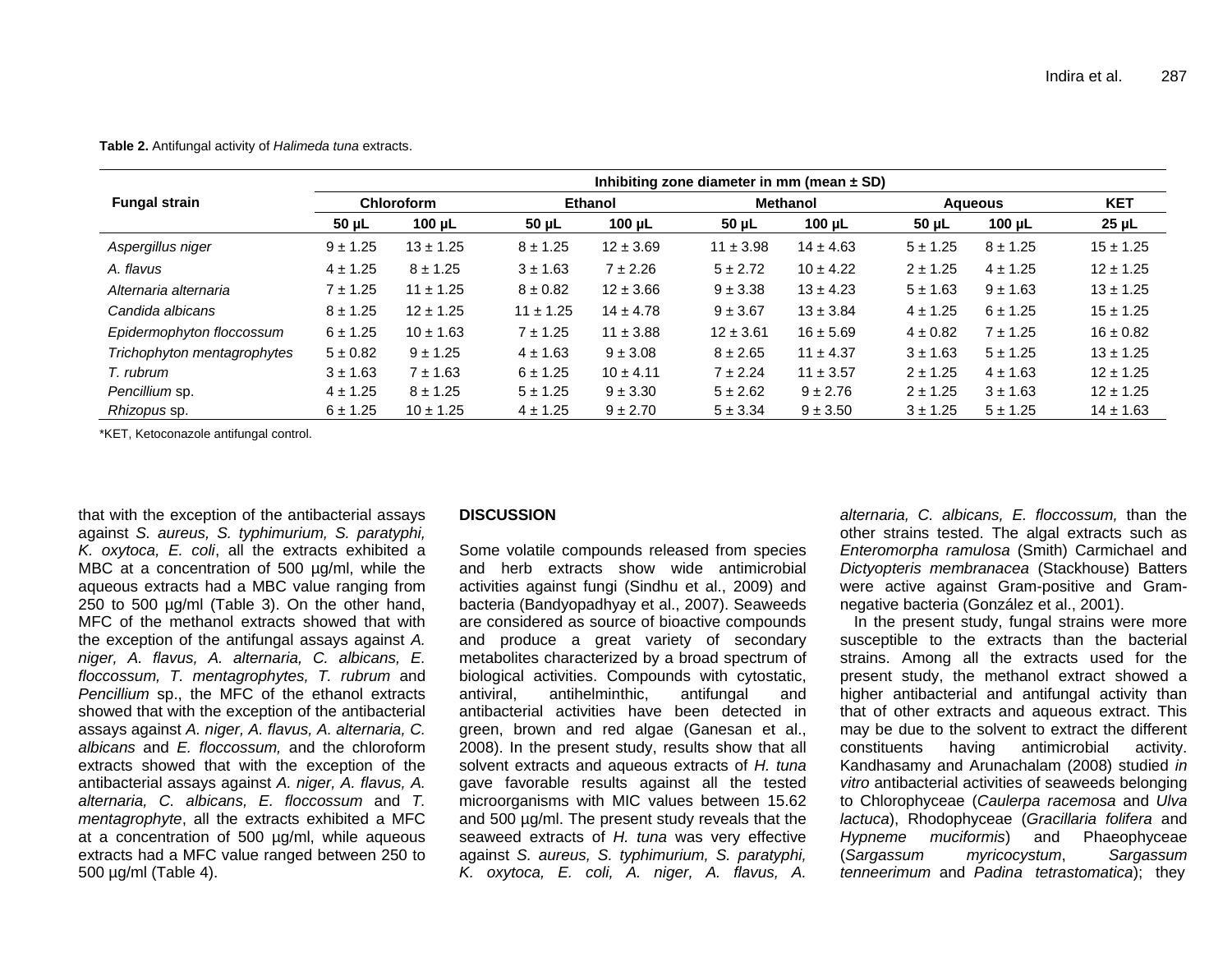|            |                | MIC µg/ml       |         | MBC µg/ml         |         |                 |                |  |  |
|------------|----------------|-----------------|---------|-------------------|---------|-----------------|----------------|--|--|
| Chloroform | <b>Ethanol</b> | <b>Methanol</b> | Aqueous | <b>Chloroform</b> | Ethanol | <b>Methanol</b> | <b>Aqueous</b> |  |  |
| 31.25      | 31.25          | 15.62           | 125     | 62.5              | 62.5    | 31.25           | 250            |  |  |
| 62.5       | 62.5           | 31.25           | 125     | 125               | 250     | 62.5            | 250            |  |  |
| 62.5       | 125            | 31.25           | 250     | 250               | 250     | 62.5            | 500            |  |  |
| 125        | 125            | 62.5            | 250     | 250               | 250     | 125             | 500            |  |  |
| 125        | 125            | 62.5            | 250     | 250               | 250     | 125             | 500            |  |  |
| 125        | 250            | 62.5            | 500     | 250               | 500     | 125             | 500            |  |  |
| 250        | 250            | 125             | 500     | 500               | 500     | 250             | 500            |  |  |
| 250        | 250            | 125             | 500     | 500               | 500     | 500             | 500            |  |  |
| 500        | 500            | 250             | 500     | 500               | 500     | 500             | 500            |  |  |
| 500        | 500            | 250             | 500     | 500               | 500     | 500             | 500            |  |  |

**Table 3.** Minimum Inhibitory concentration (MIC) and minimum bactericidal concentration (MBC) of *Halimeda tuna* extracts.

**Table 4.** Minimum Inhibitory concentration (MIC) and Minimum fungicidal concentration (MFC) of *Halimeda tuna* extracts.

|                   |                | MIC µg/ml       |                | $MFC$ µg/ml       |                |                 |         |  |
|-------------------|----------------|-----------------|----------------|-------------------|----------------|-----------------|---------|--|
| <b>Chloroform</b> | <b>Ethanol</b> | <b>Methanol</b> | <b>Agueous</b> | <b>Chloroform</b> | <b>Ethanol</b> | <b>Methanol</b> | Aqueous |  |
| 31.25             | 15.62          | 15.62           | 62.5           | 62.5              | 62.5           | 31.25           | 250     |  |
| 62.5              | 62.5           | 31.25           | 125            | 125               | 250            | 125             | 500     |  |
| 31.25             | 62.5           | 31.25           | 125            | 250               | 250            | 62.5            | 500     |  |
| 125               | 125            | 62.5            | 250            | 250               | 250            | 125             | 500     |  |
| 125               | 125            | 62.5            | 250            | 250               | 250            | 125             | 500     |  |
| 125               | 250            | 62.5            | 500            | 250               | 500            | 125             | 500     |  |
| 250               | 250            | 125             | 500            | 500               | 500            | 250             | 500     |  |
| 250               | 250            | 125             | 500            | 500               | 500            | 250             | 500     |  |
| 500               | 500            | 250             | 500            | 500               | 500            | 500             | 500     |  |

were studied against both Gram negative and Grampositive pathogenic bacteria. Methanolic extracts of all the seaweed extracts exhibited broad spectrum of antibacterial activity. The crude aqueous extracts of the whole plant of *Parthemia iphionoids* showed limited antibacterial activity against *E. coli*, *S. aureus*, *S. typhimurium* and *Bacillus cereus* (Afifi et al., 1991). Methanol was the most effective solvent for extracting antibacterial compounds from the selected seaweeds (Vlachos et al., 1996). Previous reports on the most effective solvent for the extraction of antimicrobials have been varied; Gonzalez et al. (2001) selected methanol as solvent for extraction of antimicrobial compounds from red, green and brown seaweeds, Shanmughapriya et al. (2008) found methanol: toluene (3:1) as the best solvent for extracting antimicrobials from fresh algae, while Plaza et al. (2009) found significant differences in the antimicrobial activity depending on the solvent used. The higher zone of inhibition was recorded at 1000 µg/ml concentration than 500 µg/ml concentration of all the extracts. When the disc dosage level increases, the inhibitory effect also increased. Similar observations were made by Chattopadhyay et al. (2001, 2002) while studying the antimicrobial activities of *Alstonia* 

*macrophylla* and *Mallotus peltatus* leaves.

The overall antimicrobial activity assessed from the above results indicates the presence of active constituents in the extractions of seaweed which showed better antimicrobial activity against pathogens used. Differences between the results of the present investigation and results of other studies may be due to the production of bioactive compounds related to the seasons, method, organic solvents used for extraction of bioactive compounds and differences in assay methods. Finally, it can be concluded from the study that the extracts of *H. tuna* species used in the present investigation shows better antibacterial activity against pathogens used. They are potential sources of bioactive compounds and should be investigated for natural antibiotics. Hence, further research should be made to identify and purify these antibacterial substances.

# **ACKNOWLEDGEMENTS**

We thank the authorities of the Annamalai University for providing the necessary facilities. The first author thanks the DST PURSE Programme, Department of Science